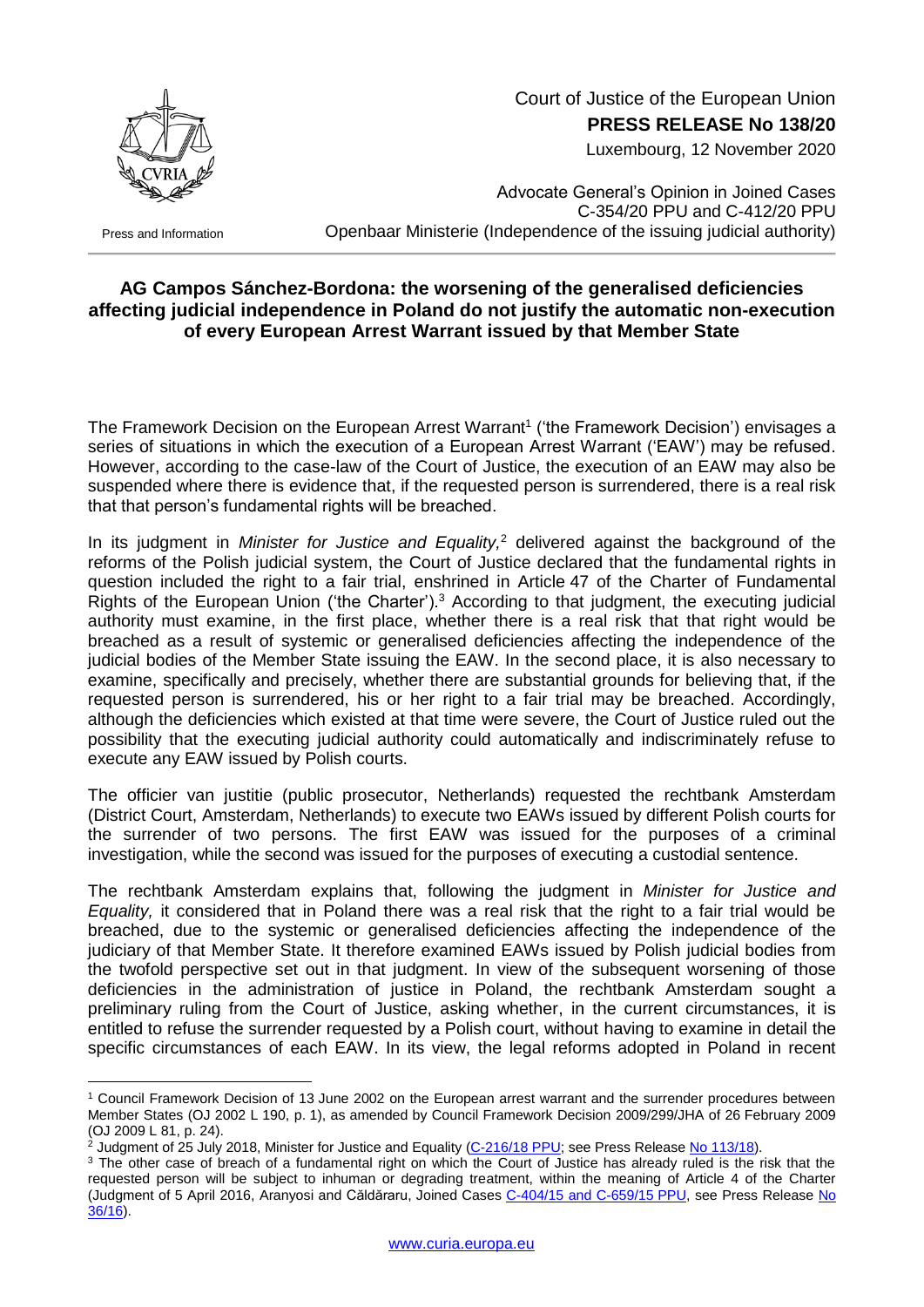months are such that no accused person appearing before the courts of that Member State is guaranteed the right to an independent tribunal. Consequently, the possibility arises of refusing to execute an EAW without examining specifically whether the systemic deficiencies have negative consequences for the *particular* courts which must try the requested person and whether the requested person, on account of his or her personal situation, faces a real risk that his or her right to a fair trial will be breached.

In his Opinion delivered today in those cases, **Advocate General Manuel Campos Sánchez-Bordona** notes that **judicial cooperation in criminal matters is founded upon the principles of mutual recognition and mutual trust** between Member States, and that **the refusal to execute an EAW is an** *exceptional response* **that must correspond to exceptional circumstances** which, on account of their seriousness, necessitate the limitation of those principles. Those 'exceptional circumstances' indeed include the real risk of infringement of the requested person's right to a fair trial, as a result of 'systemic or generalised deficiencies' in the issuing Member State in relation to the independence of its courts. However, the Advocate General considers that **that**  *exceptional response* **has its limits, and does not go so far as to require the automatic nonexecution of every EAW issued by the judicial authority of the Member State affected by those systemic or generalised deficiencies.**

The Advocate General emphasises that the refusal to execute an EAW on grounds other than those envisaged in the Framework Decision requires the rigorous two-stage examination set out in the judgment in *Minister for Justice and Equality*. In his view, **a refusal to execute** *every* **EAW issued by a Member State, omitting the second part of that two-stage examination, would in all likelihood result in numerous criminal offences going unpunished, and could undermine the rights of victims.** Moreover, it could be construed as discrediting the professional work of *all* judges in the Republic of Poland who strive to use the judicial cooperation mechanisms laid down in the Framework Decision.

The Advocate General notes that **even though the threat to the independence of Polish courts may have worsened, it is not possible simply to suspend, automatically and indiscriminately, the application of the Framework Decision in respect of any EAWs issued by those courts**. An automatic refusal to execute any of those EAWs would simply amount to the disapplication of the Framework Decision. The Advocate General points out that, as the Court of Justice stated in its judgment in *Minister for Justice and Equality,* **that is possible only where the European Council declares a serious and persistent breach by the issuing Member State of the values of the rule of law, referred to in Article 2 TEU, on which the European Union is based.** The latter situation is no longer a matter of the incorrect operation of a system for guaranteeing rights, but rather concerns the actual disappearance of the conditions under which a legal system is able to protect the principles of the rule of law.

In the Advocate General's view, **the systemic or generalised deficiencies which may be identified in relation to the independence of Polish courts do not deprive those courts of their nature as courts.** They continue to be courts, even though the independence of the judiciary is threatened. **In the face of increased systemic or generalised deficiencies, and in the absence of a formal determination by the European Council, the rechtbank Amsterdam must be even more rigorous in examining the circumstances of the EAW that it has been requested to execute, but it is not exempt from the duty to carry out that examination in particular.** The Advocate General notes, in that respect, that the rechtbank Amsterdam does not appear to have found any reason to refuse to execute the EAWs in these proceedings on any of the grounds referred to in the Framework Decision. Furthermore, in the light of the requested persons' personal circumstances, the nature of the offences for which they are being prosecuted and the context that forms the basis of the EAWs, the rechtbank Amsterdam rules out the risk of improper interference in their prosecution.

Lastly, **the Advocate General considers that it is irrelevant whether the worsening of the systemic or generalised deficiencies affecting the independence of the issuing Member State's courts occurred before or after the EAW was issued.** The overriding consideration is whether the issuing judicial authority (which has to rule on the requested person's fate following his